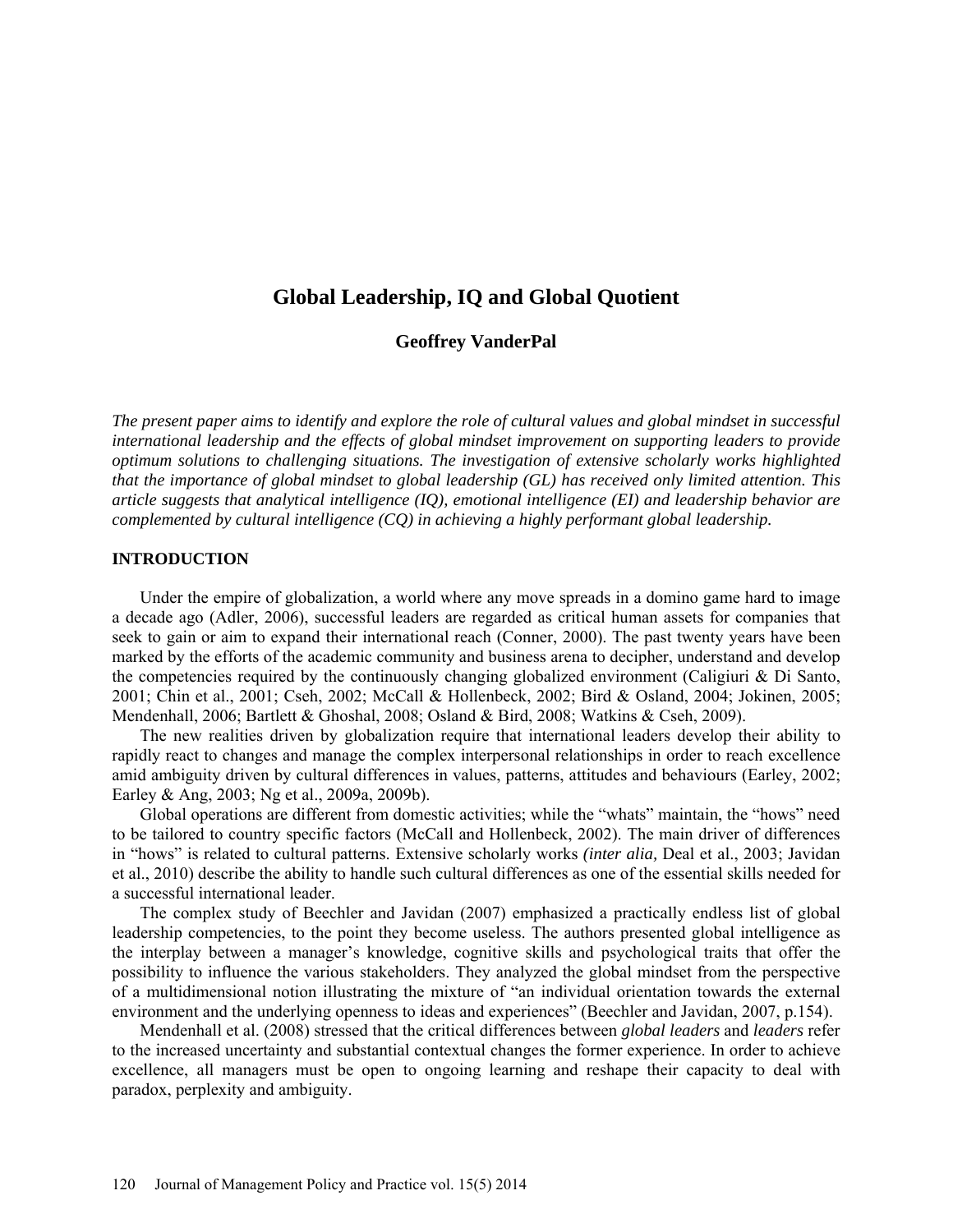The western Enlightenment tradition calibrated intelligence with the help of IQ. It was, and still is, the most notorious criteria of leadership and general abilities in western scholarly works (Chen and Gaynier, 2005). In the 1990s, *emotional quotient* became increasingly popular (Goleman, 1995). In addition to the critical need for IQ and EI, global managers experience the challenge of developing a new array of skills that give content to *cultural intelligence* (Earley, 2002).

Despite rich evidences on the significant role of intelligence quotient in the facilitation of successful performing of tasks, an entire plethora of academic papers highlighted the precedence of emotional intelligence over IQ. As described by Lynn (2002), excellence and intellectual brightness are highly important components in human resource practices, but cannot be treated separately and considered sufficient to solve challenging managerial issues.

Considerable academic researches documented the relationship between cultural characteristics and leadership excellence in various countries. In addition, we note the large array of studies that identified and investigated the cultural values and traits in targeted regions (Hofstede, 2001; House et al., 2004; Hadgis, 2005). Extensive analyses by specialists (*inter alia*, Thomas & Inkson, 2003; Walker et al., 2003; Peterson, 2004) emphasize that cultural competencies and cultural intelligence are the prerequisites for reaching a successful leadership in a world with rules rewritten by globalization. Despite all efforts of organizations to improve their understanding of cross-cultural leadership abilities, scientific papers on cultural intelligence are surprisingly limited (Groves and Feyerherm, 2011).

The literature and practical experiences have demonstrated that a refined understanding of international relationships is essential for companies to operate effectively in today's global business environment. The parameters of this perception are closely connected to the possession of international abilities within an organization (Gupta and Govindarajan, 2002).

#### **LITERATURE REVIEW**

Scholars have suggested that the leadership paradigm that governed the  $20<sup>th</sup>$  century needs to be refined to reflect an innovative way of thinking/behaving to meet best the requirements of a highly interconnected, competitive and dynamic global society (Jeanet, 2000; Werhane, 2007; Bartlett & Ghoshal, 2008; Adler, 2009). Nowadays, the corporate environment requires a superior quality of interrelationships, collective understanding and improved outcomes in the working arena (Ashraf et al., 2014). After an extensive investigation of scholarly works focused on leadership competencies, Jokinen (2005) highlighted the lack of consensus regarding clear definitions and classifications of fundamental concepts such as "global", "leadership", or "competency".

Although in the last decade the importance of having successful global leaders has become more obvious than ever (Adler and Bartholomew, 1992; Brake et al., 1995; Brake, 1997; Bonnstetter, 1999; Morrison, 2000; Suutari, 2002), researchers agree there is a considerable gap between the transnational human resource requirements of international strategies and their achievement (Adler and Bartholomew, 1992; Morrison et al., 1999; Engle et al., 2001). In addition, diversity and uncertainty increasingly mark the domestic environment, as companies enjoy worldwide reach (Jokinen, 2005).

According to McCall and Hollenbeck (2002), the development of global capabilities should rely on the foreign business strategy that establishes what kind of global presence is optimal, the number and grouping of international assignments, task forces, projects and other kind of relationships that exist.

The study of relevant works in the literature showed an issue of missing unanimity related to global leadership capabilities. Some researchers (*inter alia*, Thaler-Certer, 2000; Kets de Vries & Florent-Treacy, 2002) stressed that successful domestic managers have the same competencies as global ones, but that highly performing international leaders are able to use and retain these abilities to solve completely unfamiliar issues. Although Kets de Vries and Florent-Treacy (2002) argued that emotional intelligence is a major attribute of a highly performing global leader, the authors have provided no clear definition of this characteristic.

The results of the literature review composition by Kokinen (2005) indicate that the most important leadership abilities include self-awareness, engagement in professional improvement and inquisitiveness.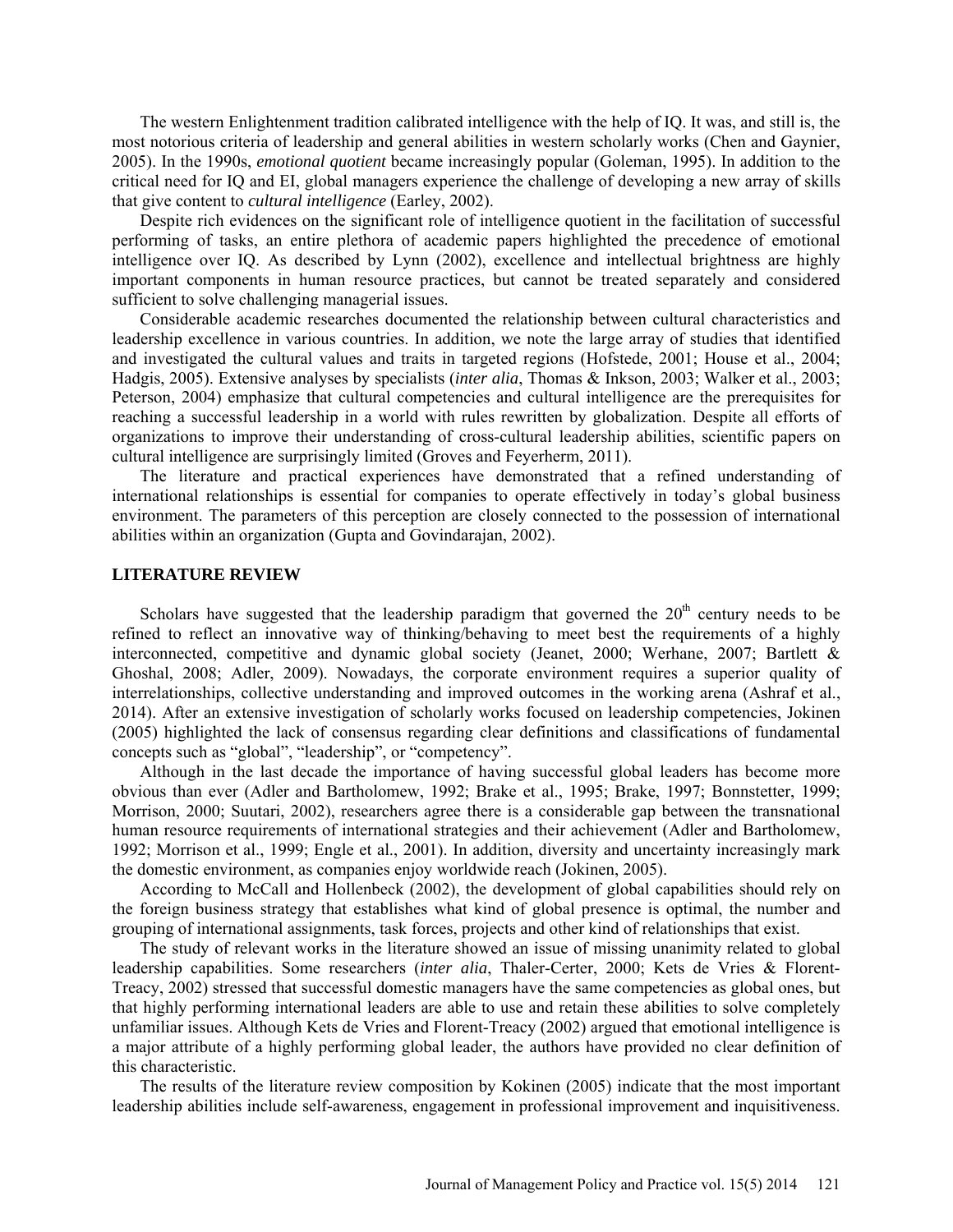These competencies are treated as essential prerequisites, and driving factors for the development of a broader array of other capabilities. Cognitive abilities influence the way leaders experience and interpret the business environment. They also calibrate the amount of new knowledge and the effectiveness of learning from those interpretations and practical contact with challenging situations. Wills and Barham (1994) described cognitive complexity as a fundamental competence of successful global leadership. The international business arena is usually marked by rising uncertainty and ambiguity. Given that, routine solutions provided by old knowledge are not the best option to consider (Gregersen et al., 1998). Instead, relevant intelligence and findings offered by past experiences need to be redesigned to create innovative solutions.

Additionally, in a dynamic global context, leaders must possess divergent thinking abilities and skills to switch rapidly concentration focus from one issue to another (Mintzberg, 1975), quickly recognize patterns and identify critical facts and atypical behaviors, enjoy high speed of closure and multiple intelligences. Despite the importance of traditional IQ as the academic community and practitioners have come to know, it does not take outstanding capabilities to have high intellect in other areas. The literature offers multiple evidences that promote IQ, emotional intelligence or both as predictors of global leadership performance. The most relevant leadership theories-behavioral, trait, situational, contextual, or contingent constructs, do not yield a clearly articulated answer to the requirements of contextual intelligence as a component of crossing cultures that can be defined, learned, calibrated and improved (Service and Loudon, 2012).

Academic studies and practical experiences pinpoint the need for an extensive understanding of IQ in order to achieve superior leadership performances across cultures at an ever-increasing pace. Many authors (*inter alia,* Sternberg, 1996, 2003; Brooks, 2011; Hall, 2011) attached only a limited importance to the traditional IQ and replace it with a concept known as "successful intelligence".

Service and Loudon (2012) extended the notion to a *contextual intelligence* (GLO) that can guarantee cross-cultural and different contextual fit effectiveness. The authors have built a global leadership quotient (GLQ) describing a type of intelligence similar to IQ, emotional intelligence and leadership quotient that can be used as a benchmark for assessment, strategic development and ongoing training. Lee (2005) research showed that many companies that seek international expansion face difficulties when selecting and managing the most appropriate individuals. In addition, Yukl (2013) noted that as globalization is changing demographic patterns, it becomes increasingly important for leaders to understand how to manage employees with different values, beliefs and expectations.

The notion of cultural intelligence that emerged into the business literature (Earley, 2002; Earley &Ang, 2003) may provide indications of whose time has come. The construct essentially refers to the capacity to manage effectively relationships within various cultures (Earley & Ang, 2003; Ang et al., 2007; Thomas et al., 2008). Concepts that illustrate this approach such as *global mindset* or *cross-cultural abilities* have existed for some time (Thomas, 2006). However, the efforts to shed light on this multifaceted notion are still in infancy (Ang et al., 2007). Earley and Mosakowski (2004) described two types of cultural intelligence: organizational CQ and CQ related to geographic/ethnic culture. Zecca et al. (2013) analyzed the characteristics of critical variables a leader must understand before performing any operation in a culture with new and different patterns and habits. Essentially, successful global leaders should tailor and align their activities with cultural demands (Muczyk and Holt, 2008). And although cultural preferences are relative, a complementary approach illumine an underlying cultural intelligence (Hampden and Trompenaars, 2006).‖

Extensive academic analyses pinpoint the strategic importance of investments in improving CQ among organizations leaders, as a source of competitive advantages in a global business arena (Earley & Petersen, 2004; Ang & Inkpen, 2008; Rose et al., 2010). Previous investigations examined the impact of personality features (Ang et al., 2006) and international experience (Crowne, 2008) on cultural intelligence. Although some leaders learn from the valuable insight provided by scholarly efforts, other fail at a high cost (Hill, 2001). However, much less is known about the connection between learning capacity and international experience (Spreitzer et al., 1997). This topic requires more in-depth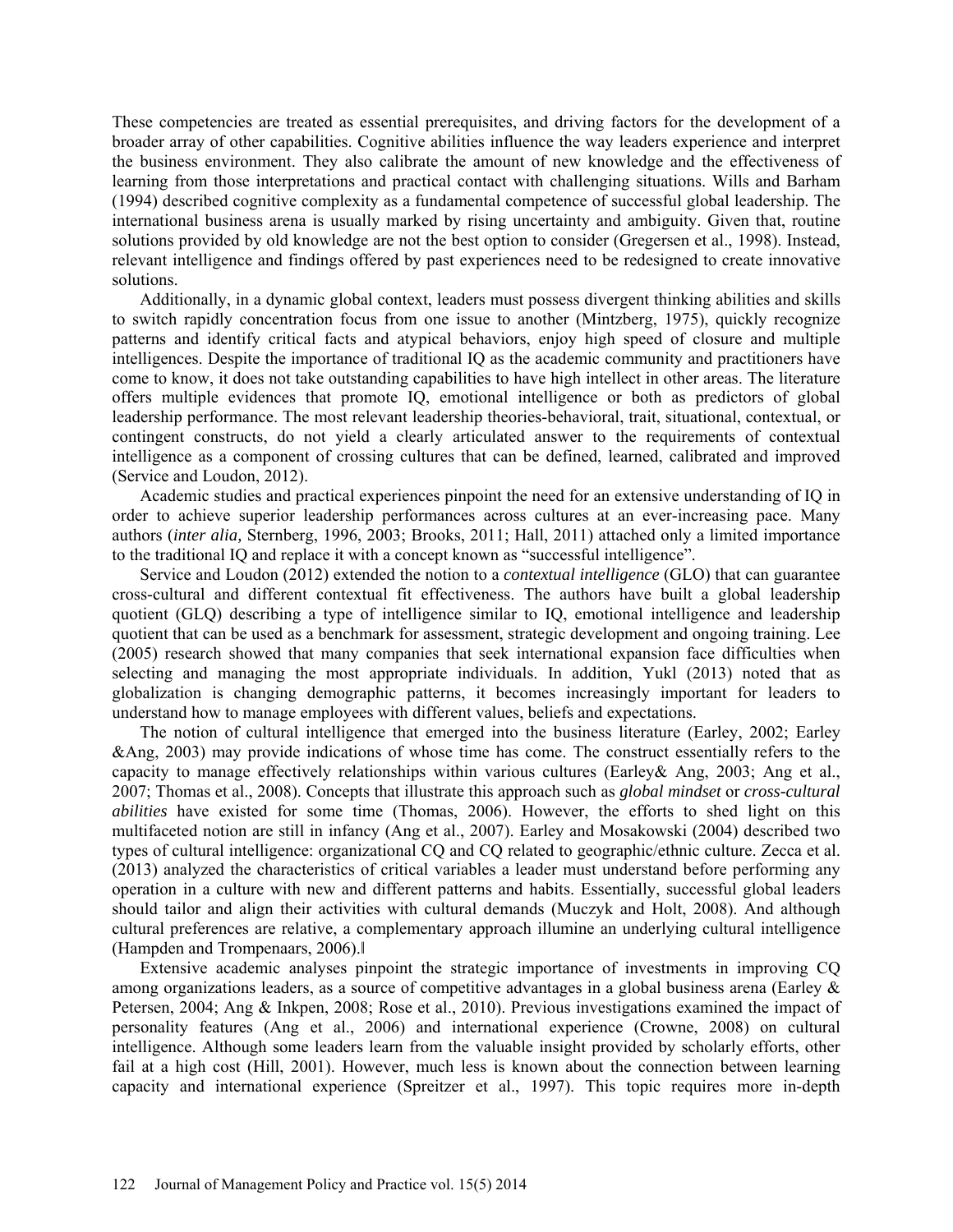exploration so that organizations can make use of their costly international endeavor to improve global leadership abilities (Kohonen, 2005).

There is a common belief in the literature that international experience is essential for leaders that seek success in a highly interconnected business world (Bisoux, 2011; Phan, 2011). The integration of technologies, industries, markets, states, relationship and interests is a main characteristic of the XXI century workplace (Potoker, 2011). In line with Shinn (2011) description of a successful global leader, the manager of tomorrow is an individual who can go beyond boundaries and disciplines and explore cultural and international patterns. Based on previous theoretical constructs on intelligence indicators such as cognitive intelligence (IQ), social intelligence (SQ) and emotional intelligence, Early (2002) described that a leader's ability to adapt to unfamiliar cultural environments depends on three dominant factors: cognitive, motivational and behavioral (Figure 1).





*Source: adaptation after Earley, P.C. (2002) Redefining interactions across cultures and organizations: Moving forward with cultural intelligence. In B.M. Staw & R.M. Kramer (Eds.), Research In Organizational Behavior Vol. 24 (pp. 271-299). New York: JAI*

The CQ model and its extensions build by Thomas (2006), Thomas et al. (2008) and Thomas and Inkson (2009) highlighted that the mixture of knowledge, mindfulness and competencies help global leaders improve their CQ level. Culturally intelligent managers have the ability to use their knowledge to face the multiple dimensions of cultural habits that interfere with their activities. They apply cognitive strategies to identify and solve any issue and build an array of skills that can be tailored and translated into appropriate behaviors to face a wide range of situations (Thomas & Inkson, 2009; Tuleja, 2014). These are the most relevant abilities of a successful global leader.

Chin and Gaynier (2005) stressed that in addition to significant levels of IQ and emotional intelligence, XXI century global leaders abilities have to be complemented by CQ to navigate the uniqueness of the international environment. The authors improved the *global competency model* (GLC) designed to support managers' efforts in achieving global leadership excellence.

The GLC model provides guidelines that conceptualize the steps of cultural intelligence development (Figure 2). First introduced by Chin et al. (2001), the model reflects the ranking of competency elements. Chin et al. (2001) suggested an evolutional path of global leadership from a low hierarchic stage of ignorance to an ideal superior degree of competence: adaptability.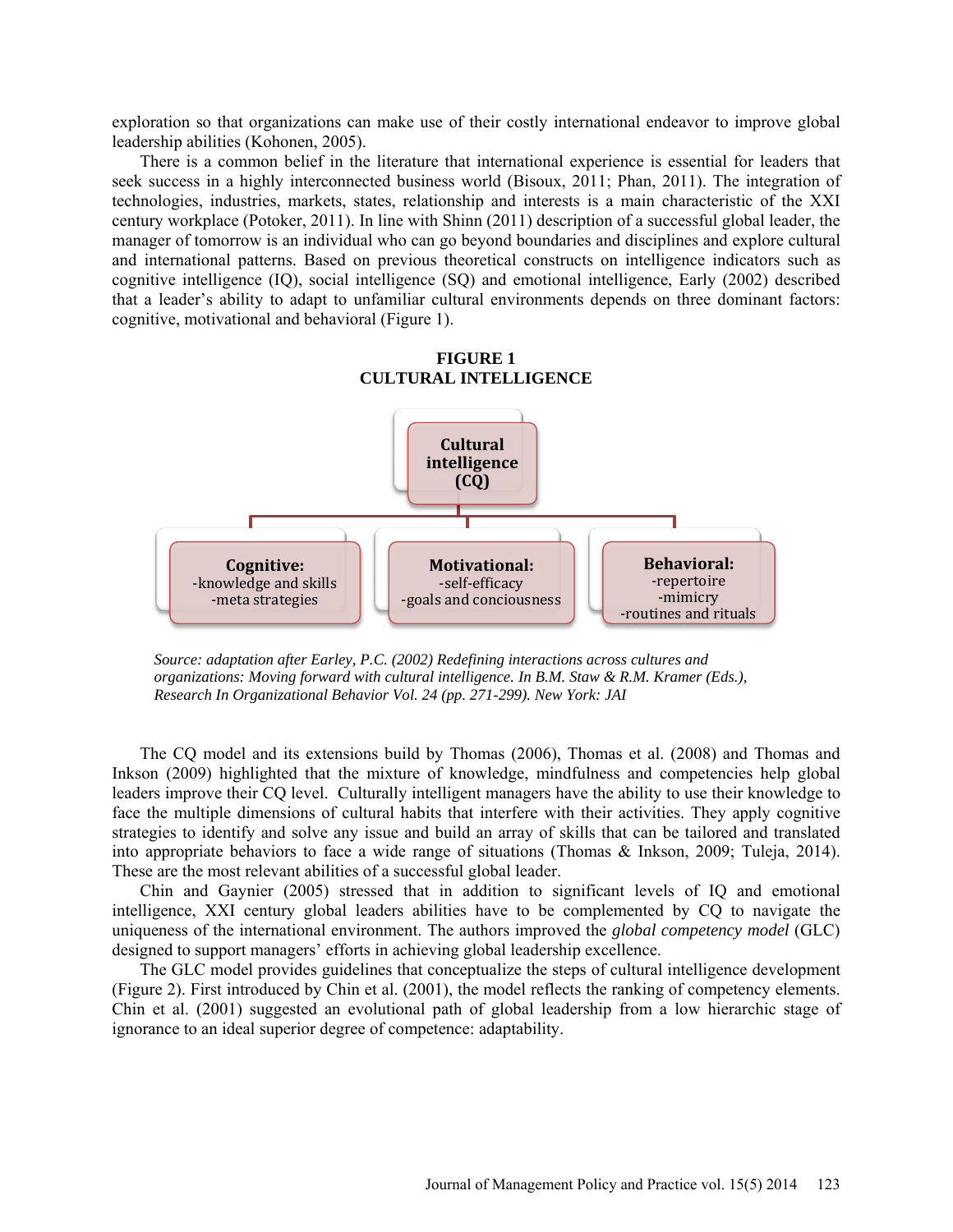## **FIGURE 2 GLOBAL LEADERSHIP COMPETENCY (GLC) MODEL**



*Source: Chin, C., Gaynier, L. (2006) Global Leadership Competence: A Cultural Intelligence Perspective. Presented at the 2006 MBAA Conference. Available from https://www.csuohio.edu/sciences/dept/psychology/graduate/diversity/GlobalLeadership%2011206.pdf*

The abilities investigated for each stage are in line with the EQ research of Goleman (1995) and with Kegan (1982) adult development model. The elements of competence described from low to high include ignorance, awareness, understanding, appreciation, acceptance, internalization, transformation. Chin (2005) refined the model and replaced transformation with adaptation, in accordance to the construct of Silverthorne (2000) that reveals a powerful connection between adaptability and effective global leadership. The author also delineated acceptance and internalization and stressed the latter is a distinct evolutional step.

The GLC model highlights the that a superior level of international management function is not only desirable, but in fact required for achieving excellence in a globalized business environment. It has to be noted that the GLC model is not merely a leadership model; rather, it is centered on the nature of cultural abilities or literacy needed to be a successful global leader.

Although the concept of CQ and its measuring instruments have been heavily researched through substantial theoretical and empirical analyses (Early & Ang, 2003; Ang & Van Dyne, 2008; Ng et al., 2009; Moon, 2010), the investigation of CQ as a global leadership ability is still at an early stage. Moreover, scholarly works that explored the unique impact of managers CQ on the performance outcomes beyond other contemporary leadership competencies, for instance emotional intelligence, are very scarce (*inter alia*, Ward et al., 2009; Chun et al., 2010). Despite extensive examination of CQ as a key indicator of global assignment effectiveness (Kim et al., 2008), integration in cross-border teams (Flaherty, 2008), and expatriate adjustment and outcomes (Shaffer & Miller, 2008), the CQ arena largely lacks empirical investigations.

Hofstede (2001) was the first to strongly highlight the need to research the cultural characteristics of nationalities. The analysis of cultural differences was neglected in the evolution of trading between countries. The context complicates when multinational companies decide to participate to joint ventures and engage in mergers, acquisitions and strategic alliances at a global level (Hofstede et al., 2002). The findings of Hofstede (2002) revealed the significant failure rate of international ventures between firms from different parts of the world with various cultural habits. In addition, Hitt et al. (2007) emphasized the importance of a global mindset for the successful management and competition in worldwide markets.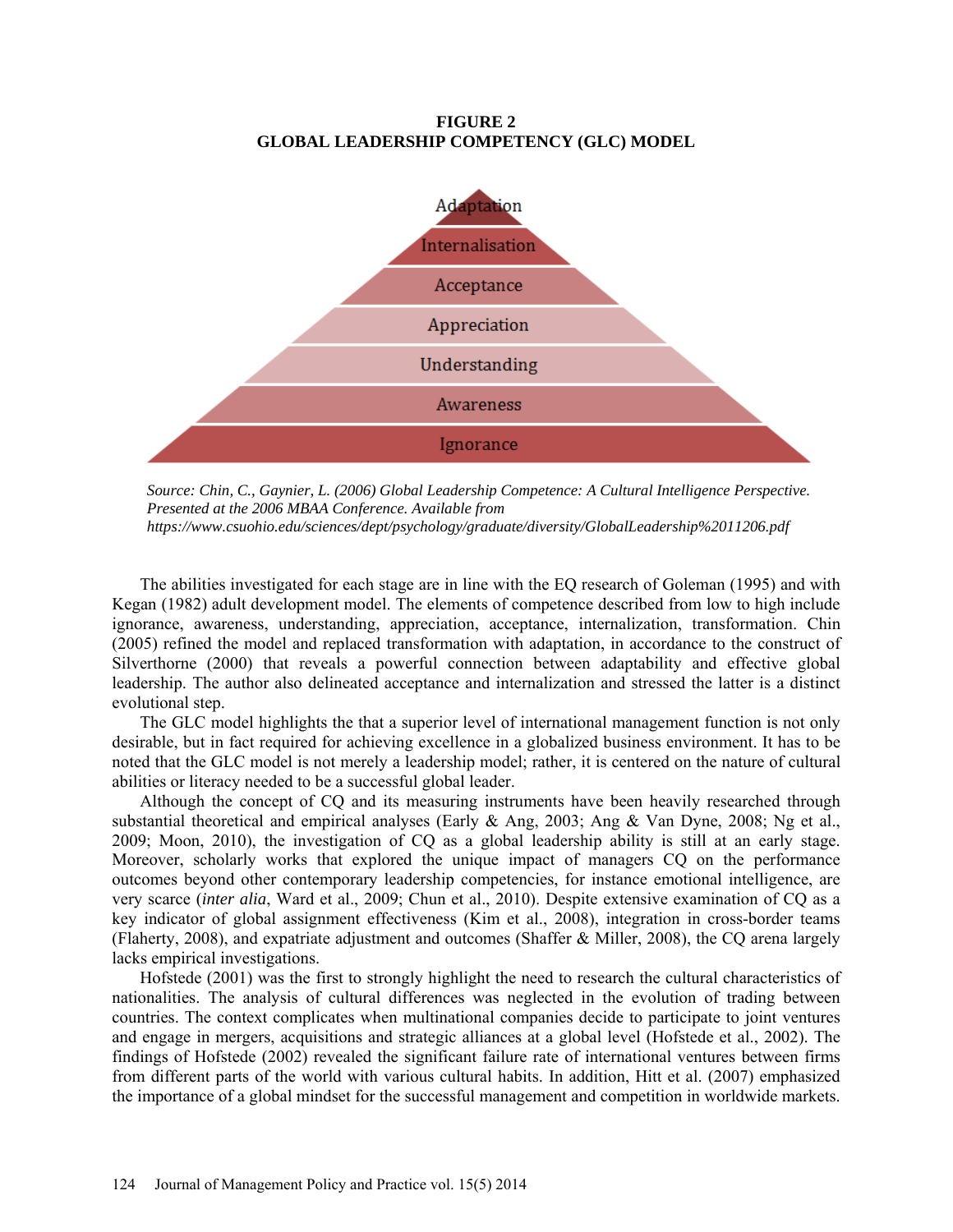Given the current business realities, global markets require leaders of excellence with the ability to handle substantial uncertainty, complexity and diversity and proper knowledge of complex social, cultural and institutional constructs.

Extensive academic studies have proposed the global mindset as a vital construct for a global leader to achieve mastery and increase performance (Kedia & Mukherji, 1999; Black & Gregersen, 2000; Oddou et al., 2000; Pucik, 2006).

Global mindset is a notion that refers to holistic abilities and is usually associated with the prerequisites of successful leaders. Although the literature has created several frameworks of global mindset, we note the absence of a consensus. Despite the significant amount of analyses that claimed the role of a global mindset in leadership performance, when it comes to empirical research, only a limited number of authors focused on this subject. While the vast majority of scholarly works has explored the antecedents and evolution of global mindset, the importance of the concept has generated only narrow interest to the academic community and it has not been empirically established yet (Vakilbashi et al., 2014).

Many authors stress the importance of local culture as a determinant of leadership performance and styles (Den et al., 1999; Koopman et al., 1999; Hofstede et al., 2002; House et al., 2004; Scandura and Dorfman, 2004). From the cultural intelligence perspective, global managers increasingly face the need to dominate local mindset, go beyond cultural restrictions, cooperate with counterparties from different nations and manage socially diverse relationships. Levy et al. (2007) argued that the best solution to deal with these issues is to escape from an ethnocentric mindset and build a global mindset embedding CQ, understanding of other cultures and international business vision.

Rhinesmith (1996) illustrated 24 competencies that a global leader should have and classified them by scope as they connect to the company strategy, structure, corporate culture and staff. Kottolli (2007) study linked the global mindset with both people and organizations. From the perspective of individuals, Levy et al (2007) described global mindset as a multi-faceted notion that encompasses "a highly complex cognitive structure characterized by an openness to and articulation of multiple cultural and strategic realities on both the global and local levels" (p. 244).

Transnational competitors recognize the importance of having powerful leaders with a global mindset (Yan et al., 2002; Earley and Peterson, 2004; Crowne, 2008). Businesses are in search of highly trained individuals whose abilities would allow them to successfully work across multiple cultures and achieve substantial performances. Given the critical role of a global mindset for both the academic community and the business environment, the methods of acquiring and further improving it has been extensively investigated (Somerville, 1998; Gupta & Govindarajan, 2002; Thomas & Inkson, 2004; Earley & Peterson, 2004; Ang & Inkpen, 2008; Shapiro et al., 2008).

Although the techniques for designing a global mindset are various, researchers reveal that international assignments are one of the most powerful methods to develop the competencies and knowledge required by a successful leadership (Gregersen et al., 1998; Crowne, 2008). According to Sambharya (1998), foreign assignments are usually treated as surrogates for a global mindset. However, not every foreign assignment ends with the accomplishment by the manager of the company-established goals.

Gupta and Govindarajan (2002) described the global mindset as a mixture of awareness and openness to cultural diversity and markets of leaders with a high capacity to integrate within different environments. As presented by Lovvorn and Chen (2011), a global mindset is an ongoing and continuously evolving process supported by cognitive feedback structures encouraging the search for experiences that enlarge and improve a manager's mental constructions.

Danuser (2009) described the critical role of developing global attitudes and training international leaders. From an economic standpoint, it is more expensive for companies to send an employee to a foreign assignment as a leader. Hence, ineffective leadership performed by new staff in international markets could endanger the opportunity to compete, hamper the return on investments, increase the risk of losing precious business alternatives and decrease customer loyalty and market share (Vakilbashi et al., 2014).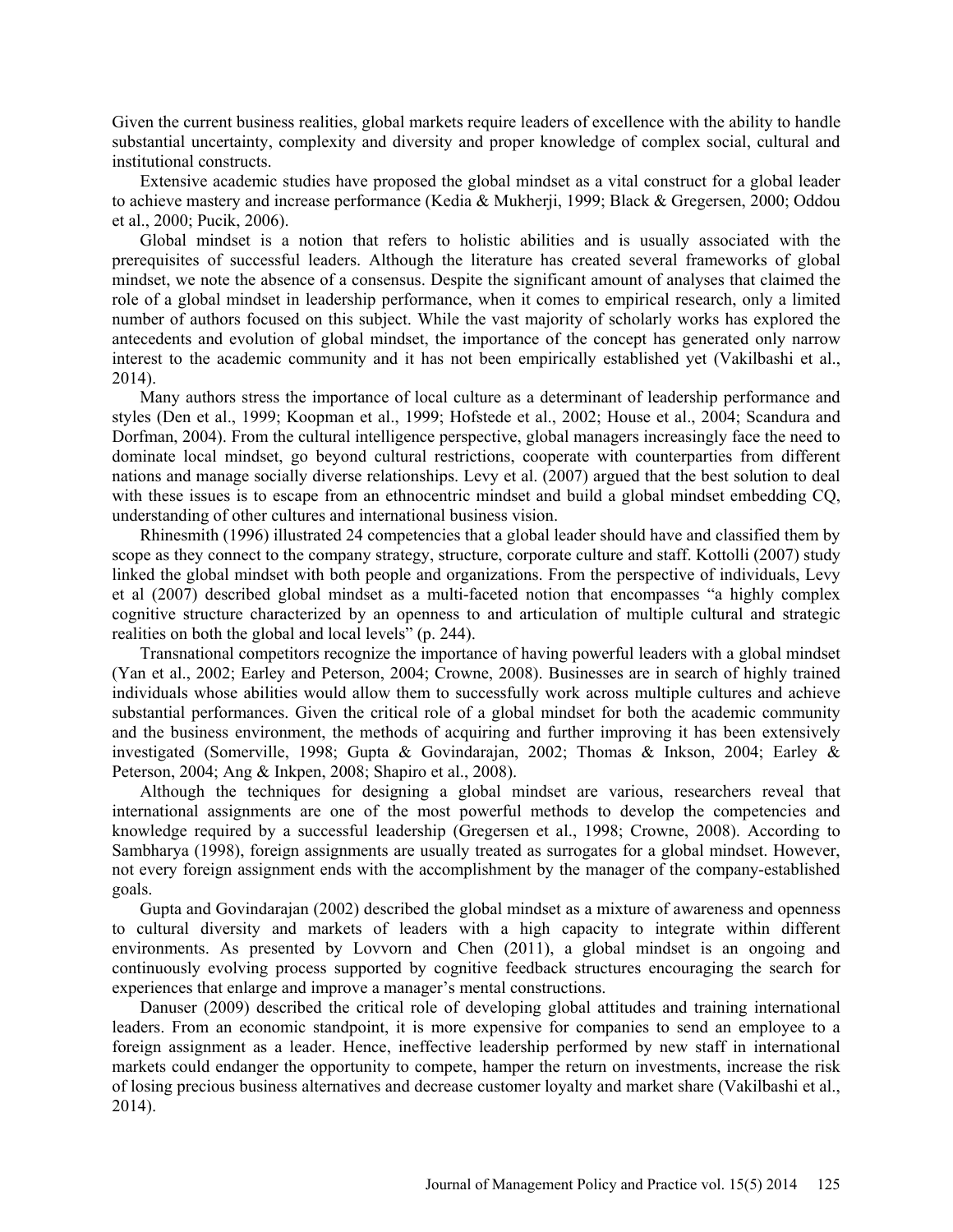An international transaction failure facilitates the grounds for managers' loss of self-esteem, selfconfidence and status among staff and engagement with the organization. However, from a social responsibility perspective, companies need powerful leaders with a global mindset that would follow the international ethics and rules related to climate change mitigation and strategies for sustainability and environmental protection.

Given that international experience *per se* is not a driver of the global mindset, Lovvorn and Chen (2011) findings indicated cultural intelligence as a catalyst of the international experience, turning the information obtained from the foreign assignment into valuable knowledge and ultimately into a global mindset.

Kedia and Mukherji (1999) designed a two-tier construct to describe the determinants of a global mindset and by synthetizing the approach of Srinivas (1996), emphasized that its foundation relies on only two elements: knowledge and skills. According to the authors' vision, knowledge refers to the appreciation of the existence of differences and skills relate to the capacity to transform knowledge into action.



**FIGURE 3 DEVELOPMENT OF A GLOBAL PERSPECTIVE**

*Source: adaptation after Kedia, B.L. & Mukherji, A. (1999) Global managers: Developing a mindset for global competitiveness. Journal of World Business, 34(3).*

While explaining the types of knowledge required to build a solid global mindset, Kedia and Mukherji (1999) explored three particular knowledge factors successful leaders must possess:

- 1) a high understanding of technology, information systems and telecommunications;
- 2) a fine perception of the social and political elements in different countries host of the organization's activities;
- 3) an evaluation of the role of culture and cross-cultural aspects that influence leadership decisions.

The main underlying skills researched by Kedia and Mukherji (1999) include acculturation and the capacity to improve management to face cross-cultural diversity. By combining knowledge with the appropriate abilities, leaders build a global mindset that enhances overall performance.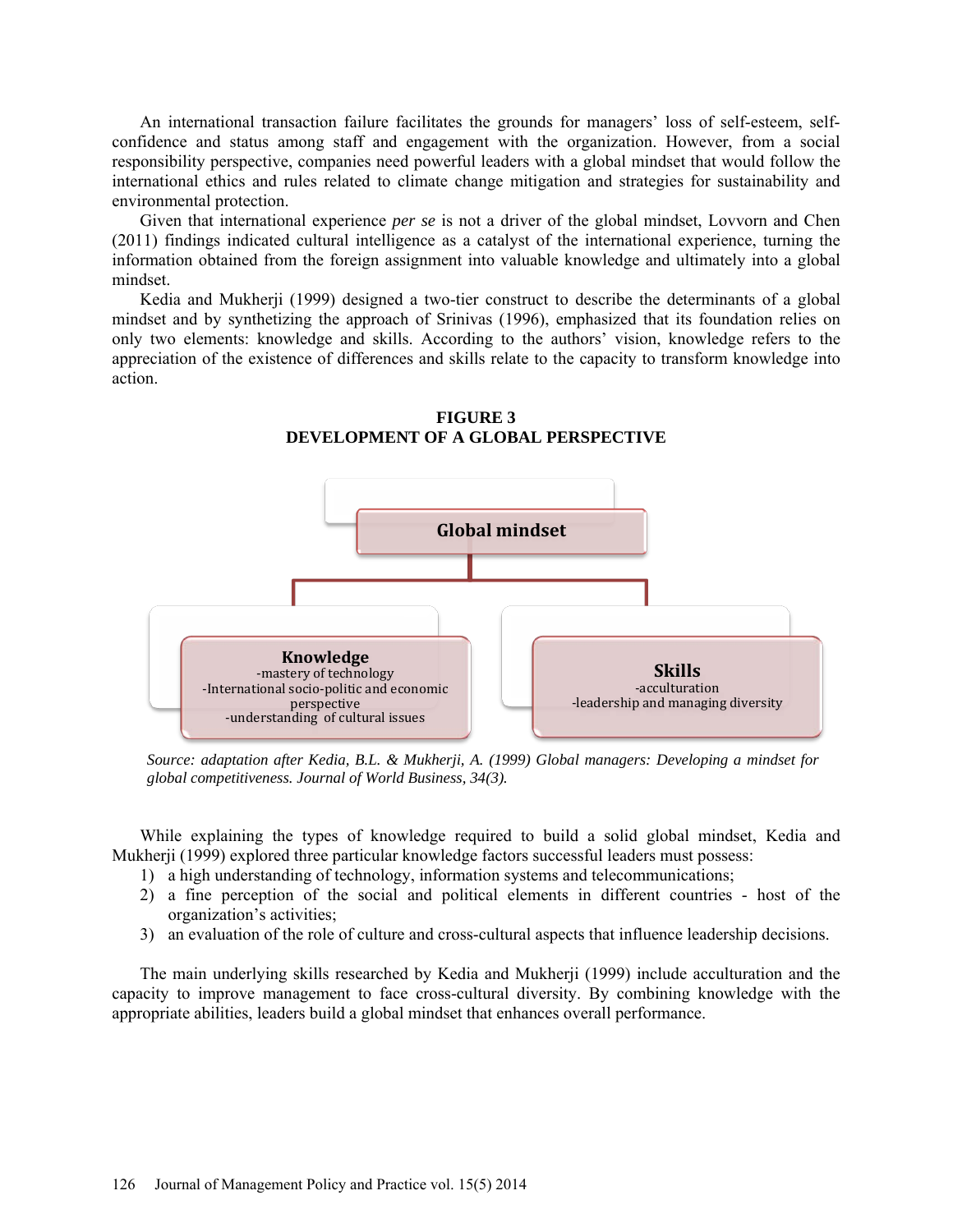# **FIGURE 4 CULTURAL INTELLIGENCE AND GLOBAL MINDSET**



*Source: Lovvorn, A., Chen, J. (2011) Developing a Global Mindset: The Relationship between an International Assignment and Cultural Intelligence. International Journal of Business and Social Science, 2(9)*

The cognitive style of leaders with a global mindset is described by three commonalities (Oddou et al., 2000; Nummela et al., 2004; Osland & Osland, 2006):

- 1) managers enjoy a superior tolerance to ambiguity and are able to perform well during times of substantial uncertainty;
- 2) personal abilities array is broad with leaders capable to function with the support of a large number of available tools and underlying networks when faced with the uncertainty of new situations;
- 3) managers who possess global mindsets have the competencies to handle cross-cultural issues triggered by interactions with counterparties from foreign countries based on a holistic versus an analytic way of thinking;

In light of the relationship between CQ and the effectiveness of global leadership, Manning (2003) noted the vital role of cross-cultural effective leadership and argued that international abilities, particularly related to the capacity to handle rising cultural diversity is a prerequisite of management excellence. Rosen et al. (2000) study returned two important findings. First, the authors revealed that global literacies are the core of leadership universals; second, Rosen et al. (2000) showed that with the increase of the world economic integration, the more significant cultural patterns become. Cultural literacy-understand as the ability to value and turn cultural differences into benefits- is critical among the competencies required by a successful leadership.

The perception of cultural literacy of Rosen et al. (2000) shows many similarities with Earley and Ang (2003) construct of CQ and builds a relationship between this type of intelligence and the leadership of excellence in the global environment. Offermann & Phan (2002) provided additional evidences of this link and showed that cultural consistency between managers and subordinates is related to the superior hierarchy relationships within the company, satisfaction level of the followers and work effectiveness. Similar to the emotional intelligence concept, debates are structured around assessment, training and experience (Alon & Higgins, 2005).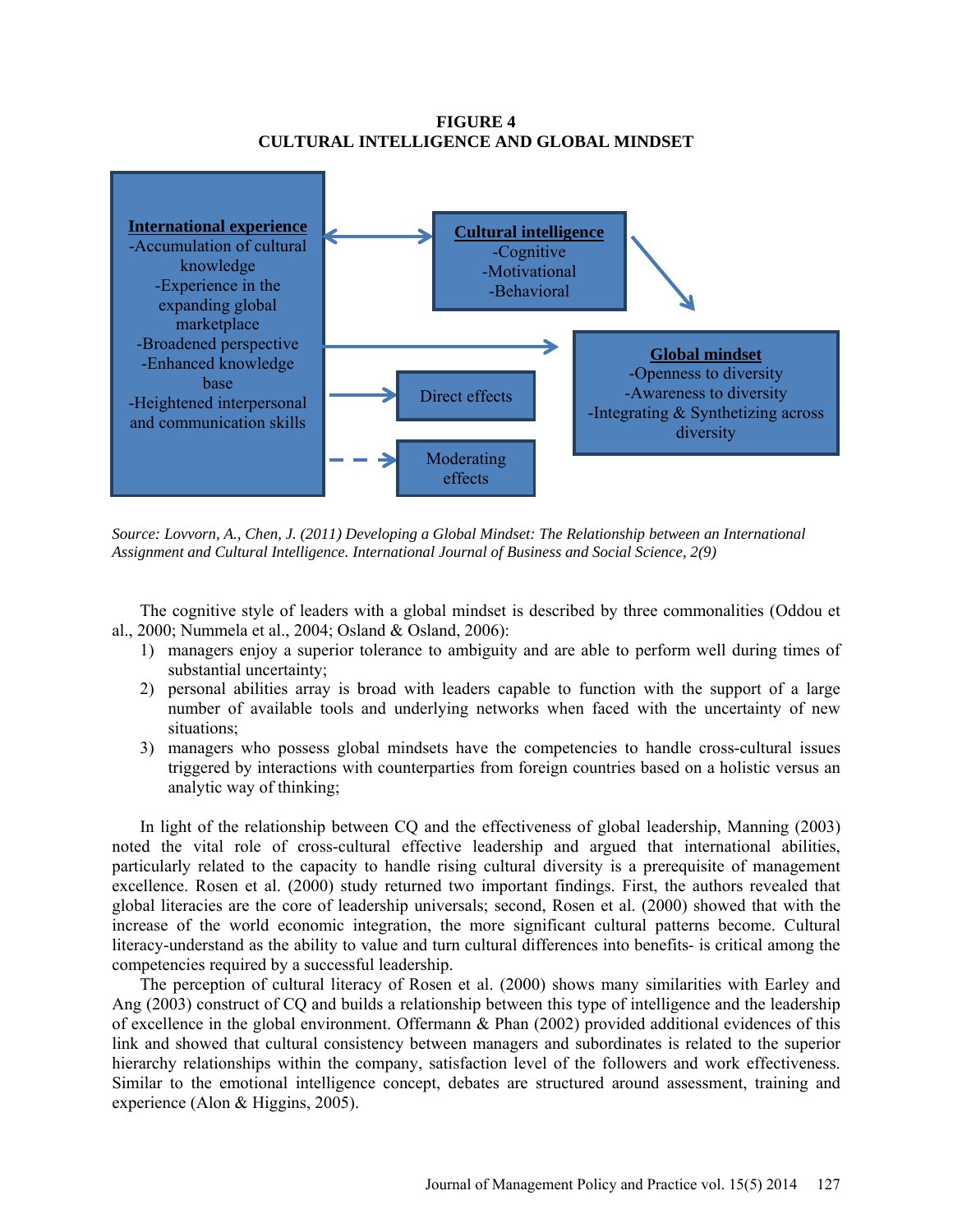The cognitive intelligence construct generated large debates as a product of nature predominantly or nurture predominantly (Lovvorn and Chen, 2011). According to large academic evidences, a higher IQ is postulated to improve the abilities of an individual related to cultural patterns and differences. However, it is the combination of leaders' native intelligence, personal motivation and behaviors that drives their ability to possess CQ (Tan, 2004). The predisposition to develop and improve cultural intelligence is given by global leaders' incentive to persevere when faced with difficulties and failures and it underlies the foundation of CQ.

A powerful international leader will never wait for guaranteed outcomes; rather, he will return to his own cultural intelligence, innovate, experience failure, learn from mistakes and continue trying (Davies, 1996).

As described by Crowne (2013) cultural exposure and resulting CQ is a source of competitive advantages for any company. Sternberg (2003) argued that success is generated by the interplay between analytical, creative and practical capabilities. Groves and Feyerherm (2011) analyzed a myriad of studies and showed that CQ enhances leadership outcomes in the increasingly globalized business environment.

To perform a leadership of excellence, global managers must be able to understand and handle local cultural patterns and develop superior IQ, EQ and CQ. The graphical representation below illustrates a conceptualization that connects all these three constructs.



**FIGURE 5 ELEMENTS OF GLOBAL LEADERSHIP EXCELLENCE**

*Source: Alon, I., Higgins, J. (2005) Global leadership success through emotional and cultural intelligences. Business Horizons, 48, 501—512*

Although the scientific investigations focused on global leadership quotient have highlighted the role and implications of various competencies, they have not always been clear on how these abilities influence the performance results. This topic may be intensively explored and debated in other fields, such as psychology.

### **CONCLUSION**

The analysis of the relevant literature has highlighted that successful global leadership depends not only on leadership behavior, but also on the interplay of intelligences: cognitive intelligence (IQ),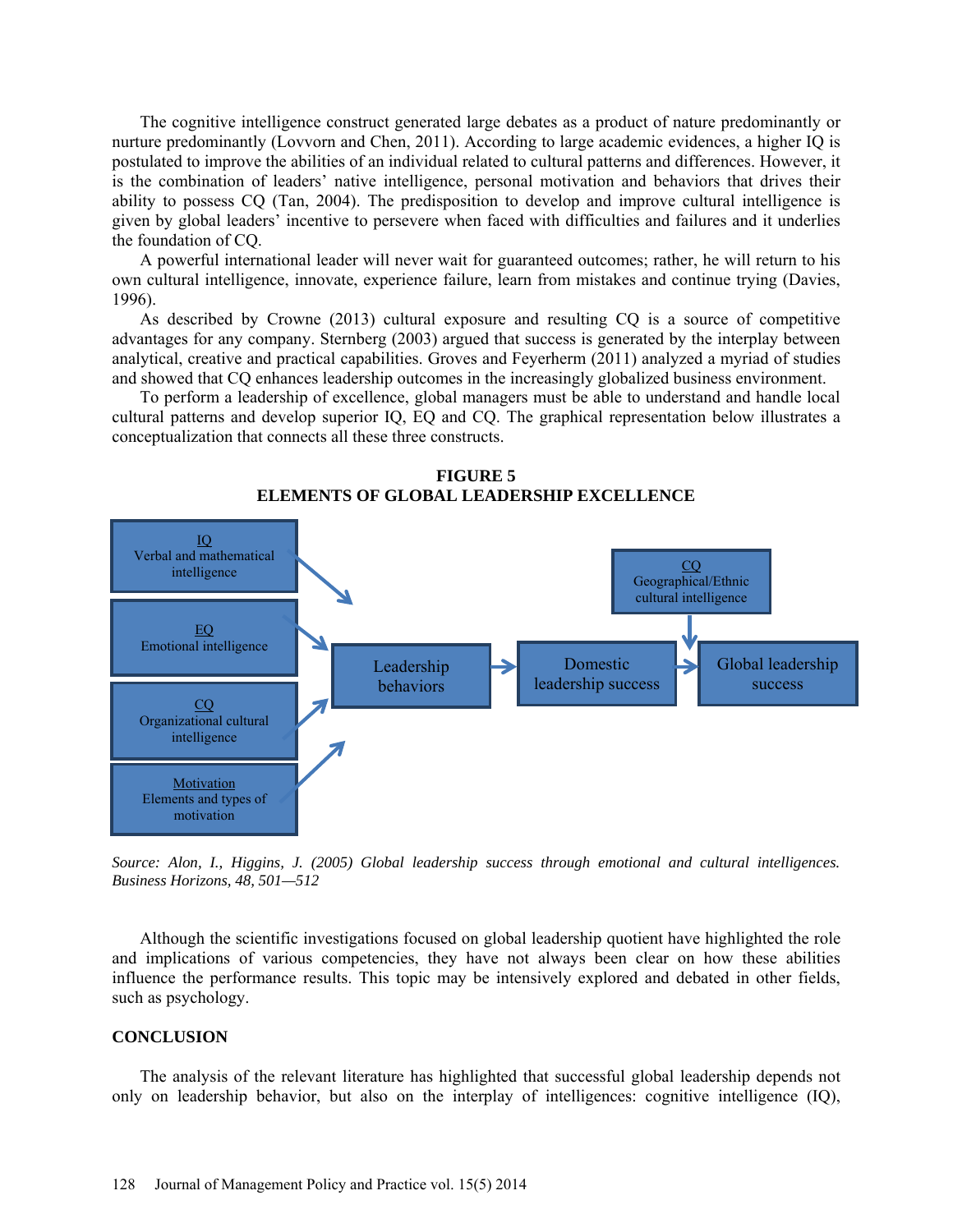emotional intelligence and cultural intelligence. Theoretical studies and practical experiences have revealed the critical role of cultural intelligence in achieving global leadership excellence.

Given the highly interconnected business arena and the determinants of successful global leadership, companies need to include emotional and cultural intelligence as a component of their GL programs. Having a global mindset is essential for any leader activating both in the global environment and in the domestic arena.

Scholarly works on global quotient of international leaders have provided dispersed outcomes and thus, more synergistic scientific efforts are needed, complemented by a more extensive theoretical framework, to understand the phenomena and relationships underlying the improvement of the global leadership potential.

The academic interest in CQ has revealed an upward trend since the seminal work of Earley and Ang (2003), who described cultural intelligence as the ability to operate in culturally diverse business environments. The authors provided solid arguments that general capabilities such as IQ, emotional intelligence and social intelligence that involve a familiar cultural context to guide leaders' cognition and social behaviors, do not hold when managers are engaged in international assignments with different background counterparties.

From a conceptual standpoint, the construct of cultural intelligence needs to be further investigated and operationalized so that it can bring maximum benefits to academic community and business environment. In the absence of multiple measurement instruments to prove its reliability and validity, the development of the concept will be substantially hampered. Only in the last decade, researchers have started to quantitatively develop the notion (Ang et al., 2007). An operationalized framework should offer the means for the scholars and practitioners to evaluate leaders on their potential skills to activate effectively during a foreign assignment. The international assignment parameters could also be assessed.

Companies could make overseas assignments based on the level of CQ exhibited by the individual leader and the degree of complexity and uncertainty that the individual is forecasted to experience during the foreign posting. International leaders face difficulties hard to image a decade ago. Hence, their competencies and those of subordinates needed to function effectively in a highly interconnected business environment characterized by different cultural patterns requires a superior perception and understanding of diversity in all its forms and an active integration of any new incentive into exiting mental layouts. Only by enhancing the level of cultural intelligence, a successful leader can develop a broad global mindset.

The estimation and investigation of the effectiveness of international leaders faced with cross-cultural interactions has never been so important. The construct of CQ, as a mixture of capabilities that may explain why some managers perform better than others, shows substantial promise. The definition of intelligence, in all its dimensions, has been a challenging process, and CQ is similarly problematic.

However, analyses focused on the link between cultural intelligence and successful leadership within a globalized business world are rather limited. We also note the lack of empirical papers and qualitative works to enhance the viability of the theoretical models. In addition, most researchers centered their interest on offering normative recommendations to global leaders and human resource professionals and not on exploring the theoretical and empirical difficulties driven by a rigorous investigation, conceptualization and establishment of the role of a global mindset in achieving leadership performance.

#### **REFERENCES**

Adler, N. (2009) *Global leadership: From domestic and multi-domestic to global leaders.*

- Adler, N. J. (2006) The arts and leadership: Now that we can do anything, what will we do? *Academy of Management Learning and Education,* 5, p. 486 – 499.
- Adler, N.J. and Bartholomew, S. (1992) Managing globally competent people. *The Academy of Management Executive,* 6(3), p. 52-65.
- Alon, I., Higgins, J., 2005, Global leadership success through emotional and cultural intelligences, *Business Horizons,* 48, 501—512.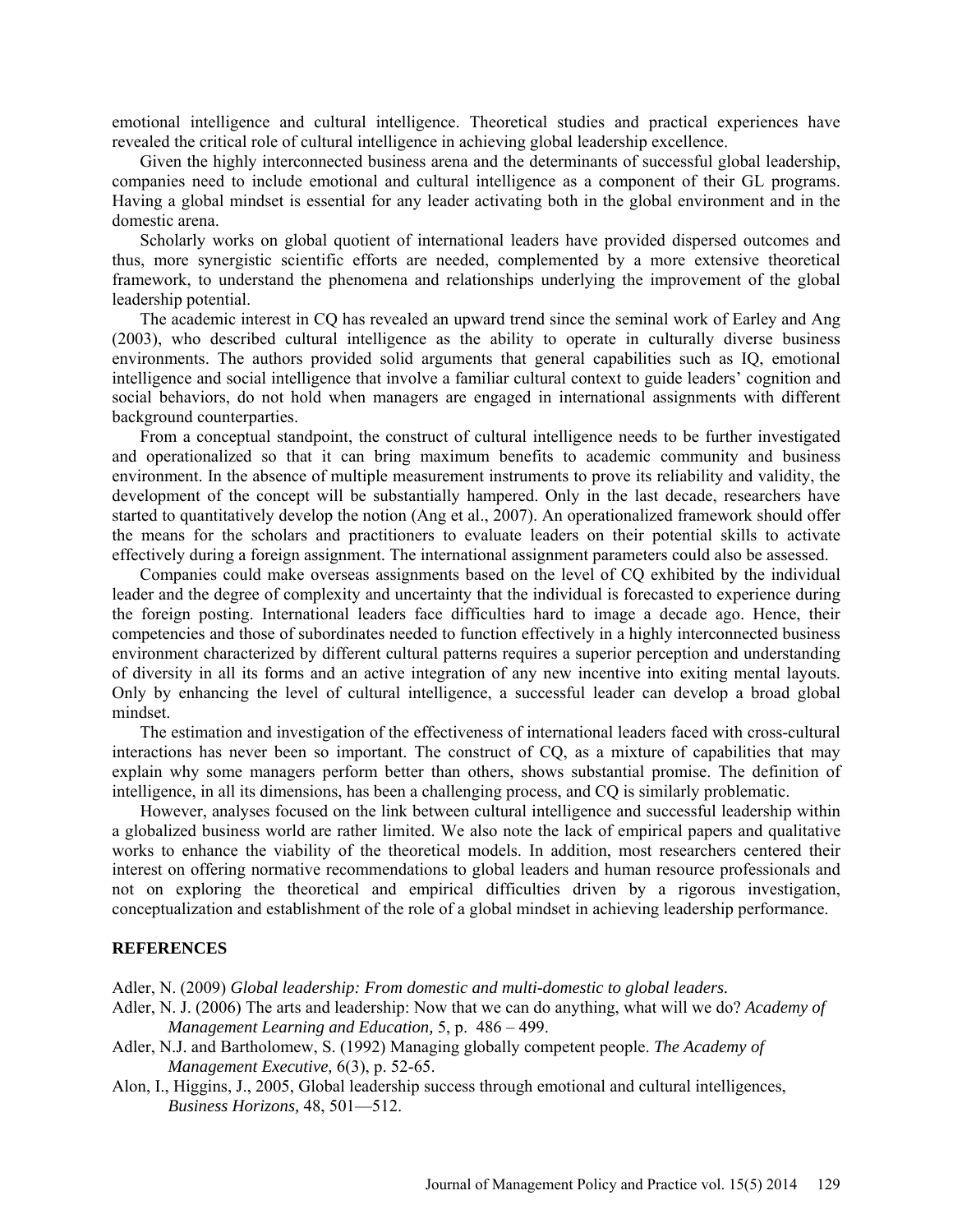- Ang, S. & Inkpen, A.C. (2008) Cultural intelligence and offshore outsourcing success: A framework of firm-level intercultural capability. *Decision Sciences,* 39(1), p. 337-358.
- Ang, S., Van Dyne, L. (2008) *Handbook of cultural intelligence: Theory, measurement and applications.* Armonk, NY: M.E. Sharpe
- Ang, S., Van Dyne, L., Koh, C., Ng, K.Y., Templer, K.J., Tay, C., & Chandrasekar, N.A. (2007) The measurement of cultural intelligence: Its predictive validity on cultural judgment and decision making, cultural adaptation and job performance. *Management and Organization Review,* 3(3), p. 335-371.
- Ashraf, M., Ahmand, N., Shiakh, O., Bhatti, S. (2014) Emotional Intelligence and Job Satisfaction among Employees of Service Sector in Pakistan. *International Journal of Innovative Research& Development,* 3(5), p. 205-214.
- Bartlett, C., Ghoshal, S. (2008) The myth of the generic manager: New personal competencies for the new management roles. In C. Bartlett, S. Ghoshal, Beamish, P. (Eds.) *Transnational Management* (5th Ed.) 775-793. New York: McGraw Hill.
- Bartlett, C., Ghoshal, S. (2008) The myth of the generic manager: new personal competencies for the new management roles. In C. Bartlett, S. Ghosal& P. Beamish (Eds.), *Transnational Management* (5th Ed.) New York: McGraw-Hill.
- Beechler, S., & Javidan, M. (2007) Leading with a global mindset. In M. Javidan, R. M. Steers, M. A. Hitt (Eds.), *Advances in international management: The global mindset.* Oxford, UK: Elsevier.
- Bird, A., & Osland, S. J. (2004) Global competencies: An introduction. In: H.W. Lane, M. L. Maznevski, M. E. Mendenhall & J. McNett (Eds.), *The Blackwell handbook of global management: A guide to managing complexity.* Malden, MA: Blackwell.
- Bisoux, T. (2011) Re-envisioning the MBA. *BizEd* (pp. 22-30).
- Black, J.S. and H. Gregersen (2000) High impact training: Forging leaders for the global frontier. *Human Resource Management,* 39(2-3), p. 173-184.
- Brake, T. (1997) *The Global Leader. Critical Factors for Creating The World Class Organization.* Chicago, IL: Irwin Professional Publishing.
- Brake, T., Walker, D. and Walker, T. (1995) *Doing Business Internationally. The Guide to Cross-cultural Success.* Burr and Ridge, IL: Irwin Professional Publishing.
- Brooks, D. (2011) *The social animal: The hidden sources of love, character, and achievement.* New York: Random House.
- Caligiuri, P., & Di Santo, P. (2001) Global competence: What is it, and can it be developed through global assignments? *HR. Human Resource Planning,* 24(3), p. 27. Chicago: Academy of Management Conference.
- Chin, C. O., Gu, J. & Tubbs, S. (2001) Developing Global Leadership Competencies. *Journal of Leadership Studies,* 7(4), p. 20-35.
- Chin, C., Gaynier, L. (2006) Global Leadership Competence: A Cultural Intelligence Perspective. *Presented at the 2006 MBAA Conference.* Available from https://www.csuohio.edu/sciences/dept/psychology/graduate/diversity/GlobalLeadership%201120 6.pdf
- Chin, C., Gu, J., & Tubbs, S. L. (2001) Developing global leadership competencies. *The Journal of Leadership Studies,* 7(3), p. 20-31.
- Chun, J., Litzly, B., Sosik, J., Bechtold, D., Godshalk, V. (2010) Emotional intelligence and trust in formal mentoring programs: In search of successful mentor-protégé matching and development. *Group & Organization Management,* 35, p. 421-455.
- Conner, J. (2000) Developing the global leaders of tomorrow. *Human Resource Management,* 39, p. 147– 157.
- Crowne, K.A. (2008) What leads to cultural intelligence? *Business Horizons,* 51, p. 391-399.
- Crowne, K.A. (2013) Cultural exposure, emotional intelligence, and cultural intelligence: An exploratory study. *International Journal of Cross Cultural Management,* 13(1), p. 5–22.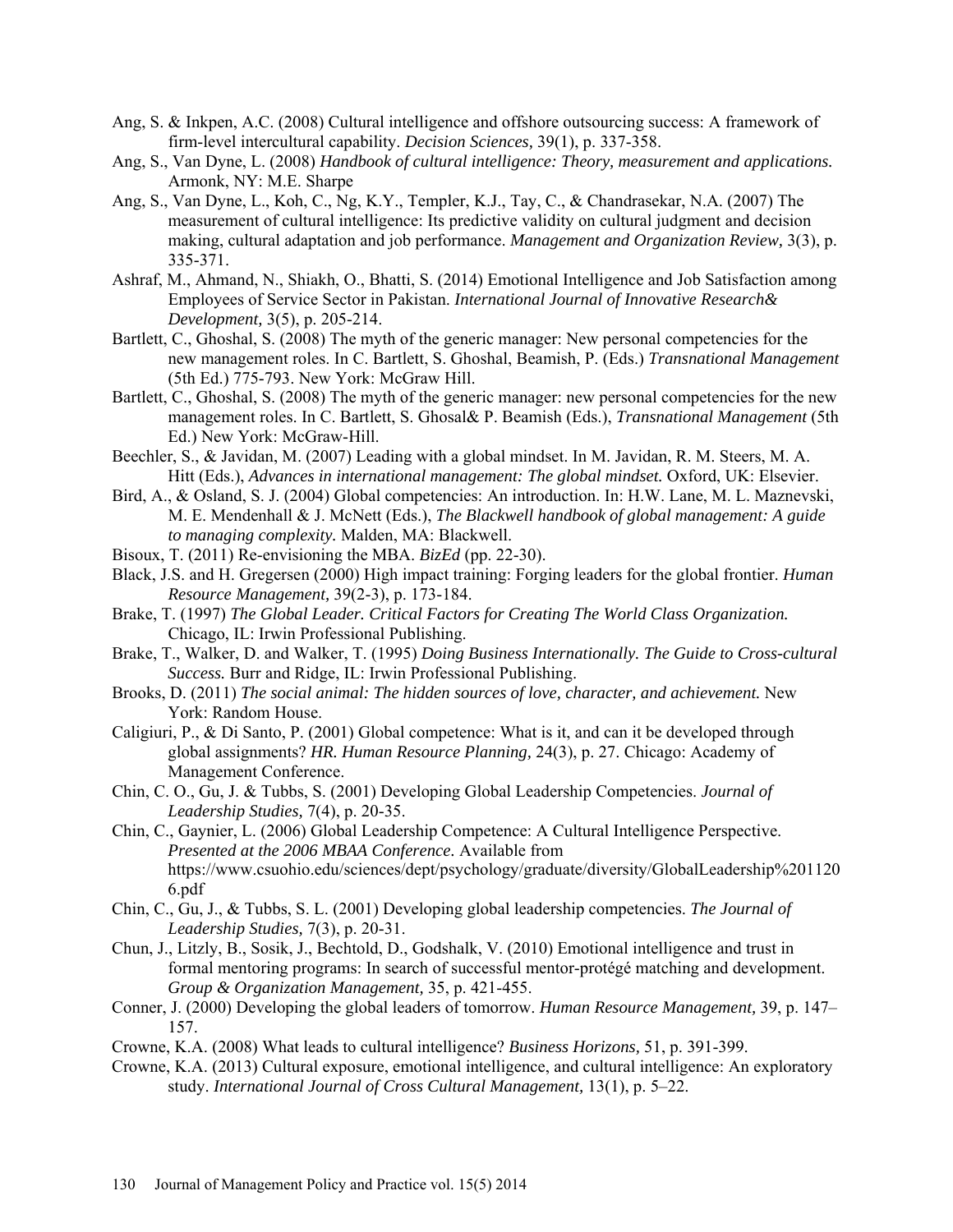- Danuser, R.J. (2009) Cross-cultural leadership: The interaction of culture, values, and leadership style. Doctor of Philosophy, Oklahoma State University.
- Davies, J. (1996). Controlling the reins: Between success and failure, there's management. Is it improving or getting worse? *International Business,* 9(9), p. 32-35.
- Deal, J., Leslie, J., Dalton, M., Ernst, C. (2003) Cultural adaptability and learning across cultures. In W.H. Mobley &P. Dorfman (Eds.). *Advantages in global leadership,* 3, p. 149-166. Oxford: Elsevier Science.
- Den, H.D.N., R.J. House, P.J. Hanges, S.A. Ruiz-Quintanilla and P.W. Dorfman (1999) Culture specific and cross-culturally generalizable implicit leadership theories: Are attributes of charismatic/transformational leadership universally endorsed? *The Leadership Quarterly,* 10(2), p.219-256.
- Earley, P. C., & Mosakowski, E. (2004) Cultural intelligence. *Harvard Business Review,* 82(10), p. 139– 140.
- Earley, P.C. & Ang, S. (2003) *Cultural Intelligence: Individual interactions across cultures.* Palo Alto, CA: Stanford University Press.
- Earley, P.C. & Peterson, R.S. (2004) The elusive cultural chameleon: Cultural intelligence as a new approach to intercultural training for the global manager. *Academy of Management Learning and Education,* 3(1), p. 100-115.
- Earley, P.C. (2002) Redefining interactions across cultures and organizations: Moving forward with cultural intelligence. In B.M. Staw & R.M. Kramer (Eds.), *Research In Organizational Behavior*, Vol. 24 (pp. 271-299). New York: JAI.
- Engle, A.D., Mendenhall, M.E., Powers, R.L. and Stedham, Y. (2001) Conceptualizing the global competency cube: a transnational model of human resource. Paper presented at the Global Human Resource Management Conference, Barcelona, June.
- Flaherty, J. (2008) The effects of cultural intelligence on team member acceptance and integration in multinational teams. In S. Ang & L. Van Dyne (Eds.), *Handbook of cultural intelligence: Theory, measurement, and applications.* Armonk, NY: M. E. Sharpe.
- Goleman, D. (1995) *Emotional Intelligence.* Bantam Books: New York.
- Gregersen, H.B., Morrison, A.J. & Black, J.S. (1998) Developing leaders for the global frontier. *Sloan Management Review,* Fall, 21-32.
- Groves, K., Feyerherm, A. (2011) Leader Cultural Intelligence in Context: Testing the Moderating Effects of Team Cultural Diversity on Leader and Team Performance. *Group & Organization Management,* 36(5), p. 535 –566.
- Groves, K.S. and Feyerherm, A. (2011) Leader cultural intelligence in context: Testing the moderating effects of team cultural diversity on leader and team performance. *Group & Organization Management,* 36(5), p. 535–566.
- Gupta, A.K. & Govindarajan, V. (2002) Cultivating a global mindset. *Academy of Management Executive,* 16(1), p. 116-126.
- Hadgis, N.J., (2005) Cultural Influences on leadership style: Tourism industry leadership in Nizhny Novgorod, Russia. Doctor of Philosophy, Walden University.
- Hall, S. S. (2011) *Wisdom: From philosophy to neuroscience.* New York: Vintage.
- Hampden, T.C. and F. Trompenaars (2006) Cultural intelligence: Is such a capacity credible? *Group & Organization Management,* 31(1), p. 56-63.
- Hill, C. W. (2001) *International business: Competing in the global marketplace.* Burr Ridge, IL: Irwin McGraw-Hill.
- Hofstede, G. (2001) *Culture's consequences: Comparing values, behaviors. Institutions and organizations across nations.* Thousand Oaks, CA: Sage Publications.
- Hofstede, G., D. Van, C.A., C.B. Mueller and T.A. Charles (2002) What goals do business leaders pursue? A study in fifteen countries. *Journal of International Business Studies,* 33, p. 785-803.
- House, R.J., M. Javidan, V. Gupta, P.W. Dorfman and P.J. Hanges (2004) *Culture, leadership, and organizations.* The Globe Study of 62 Societies: Sage Publications.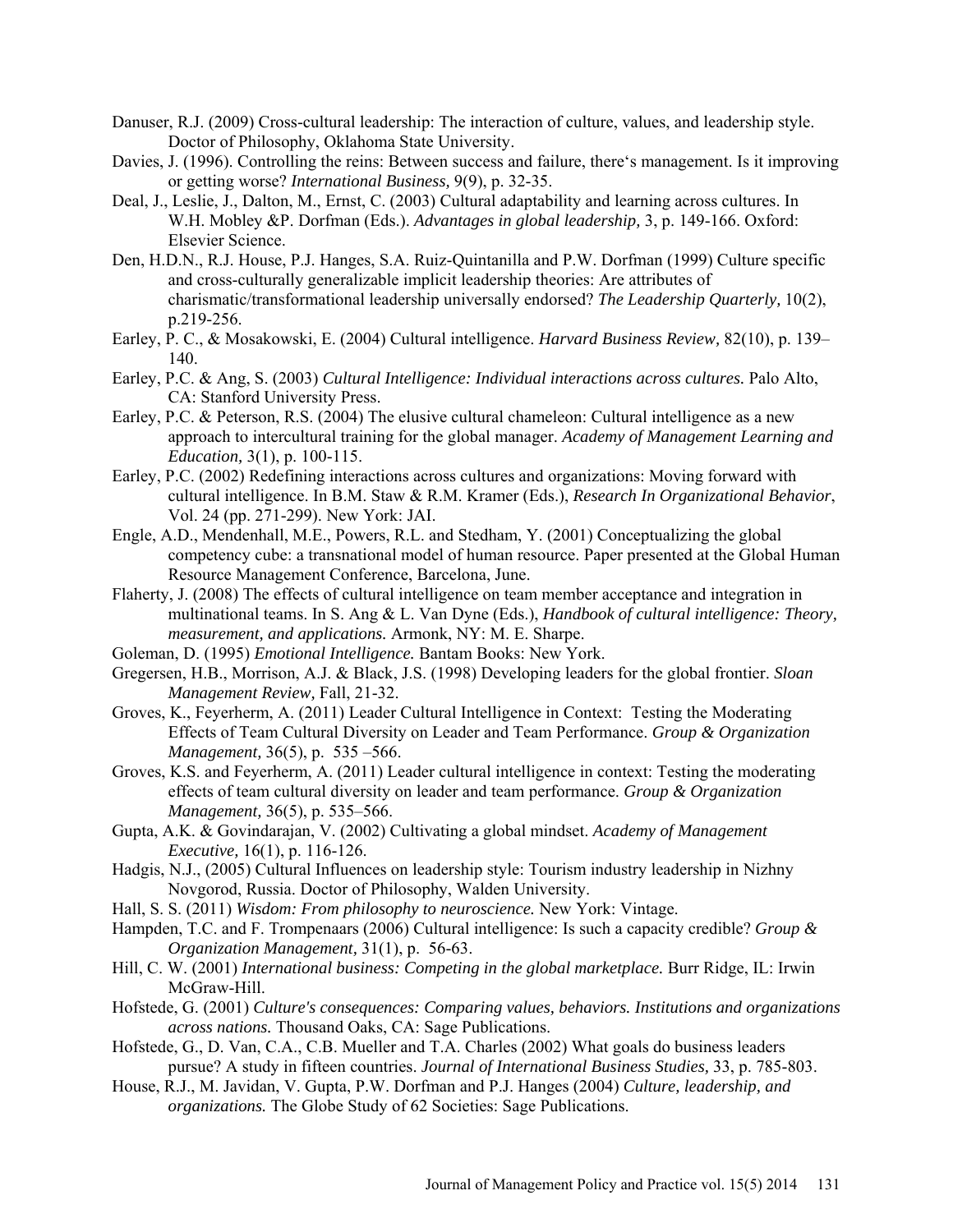- House, R.J., M. Javidan, V. Gupta, P.W. Dorfman and P.J. Hanges, (2004) *Culture, leadership, and organizations.* The Globe Study of 62 Societies: Sage Publications.
- Javidan, M., Teagarden, M., Bowen, D. (2010) Making it overseas. *Harvard Business Review,* 88, p. 109- 113.
- Jeanett, J. P. (2000) Managing with a global mindset. Great Britain: Pearson Education Limited.
- Jokinen, T. (2005) Global leadership competencies: a review and discussion. *Journal of European Industrial Training,* 29(3), p. 199-216.
- Kedia, B.L. & Mukherji, A. (1999) Global managers: Developing a mindset for global competitiveness. Journal of World Business, 34(3), p. 230-251.
- Kedia, B.L. and Mukherji, A. (1999) Global managers: Developing a mindset for global competitiveness. *Journal of World Business,* 34(3), p. 230-251.
- Kegan, R. (1982) *The evolving self: Problem and process in human development.* Cambridge. MA: Harvard University Press.
- Kets de Vries, M.F.R. and Florent-Treacy, E. (2002) Global leadership from A to Z: creating high commitment organizations. *Organizational Dynamics,* 295(309), p. 1-16.
- Kim, K., Kirkman, B., & Chen, G. (2008) Cultural intelligence and international assignment effectiveness: A conceptual model and preliminary findings. In S. Ang & L. Van Dyne (Eds.), *Handbook of cultural intelligence: Theory measurement, and applications.* Armonk, NY: M. E. Sharpe.
- Kohonen, E. (2005) Developing global leaders through international assignments: An identity construction perspective. *Personnel Review,* 34, p. 22-36.
- Konrad, A. (2006) Editorial comment. *Group & Organization Management,* 31, 3.
- Koopman, P.L., D.N. Den Hartog and E. Konrad (1999) National culture and leadership profiles in Europe: Some results from the globe study. *European Journal of Work and Organizational Psychology,* 8(4), p. 503-520.
- Lee, H. W. (2005) The factors influencing expatriates. *Journal of American Academy of Business,* 6(2), 273-278.
- Levy, O., Beechler, S., Taylor, S., & Boyacigiller, N. A. (2007) *What we talk about when we talk about "global mindset".* Managerial cognition in multinational corporations. Journal of International Business Studies, 38, p. 231-258.
- Lovvorn, A., Chen, J. (2011) Developing a Global Mindset: The Relationship between an International Assignment and Cultural Intelligence. International Journal of Business and Social Science, 2(9), p. 275-283.
- Lynn, A. B. (2002) *The Emotional Intelligence Activity Book 50 Activities for Developing.* New York: American Management Association HRD Press.
- Manning, T. T. (2003) Leadership across cultures: Attachment style influences. *Journal of Leadership and Organizational Studies,* 9(1), p. 20–32.
- McCall, J., Hollenback, G. (2002) *Developing global executives-The lessons of international experience.* Boston, MA: Harvard Business School Press.
- Mendenhall, M. E. (2006) The elusive, yet critical challenge of developing global leaders. *European Management Journal,* 24(6), p. 422-435.
- Mendenhall, M.E., J.S. Osland, A. Bird, G.R. Oddou and M.L. Maznevski, (2008) *Global leadership: Research, practice and development.* New York: Routledge.
- Mintzberg, H. (1975) The manager's job: folklore and fact. *Harvard Business Review,* 53(4), p. 49-61.
- Moon, T. (2010) Organizational cultural intelligence: Dynamic capability perspective. *Group & Organization Management,* 35, p. 456-493.
- Morrison, A.J. (2000) Developing a global leadership model. *Human Resource Management,* 39(2/3), p. 117-32.
- Muczyk, J.P. and D.T. Holt, (2008) Toward a cultural contingency model of leadership. Journal of Leadership & Organizational Studies, 14(4), p. 277-286.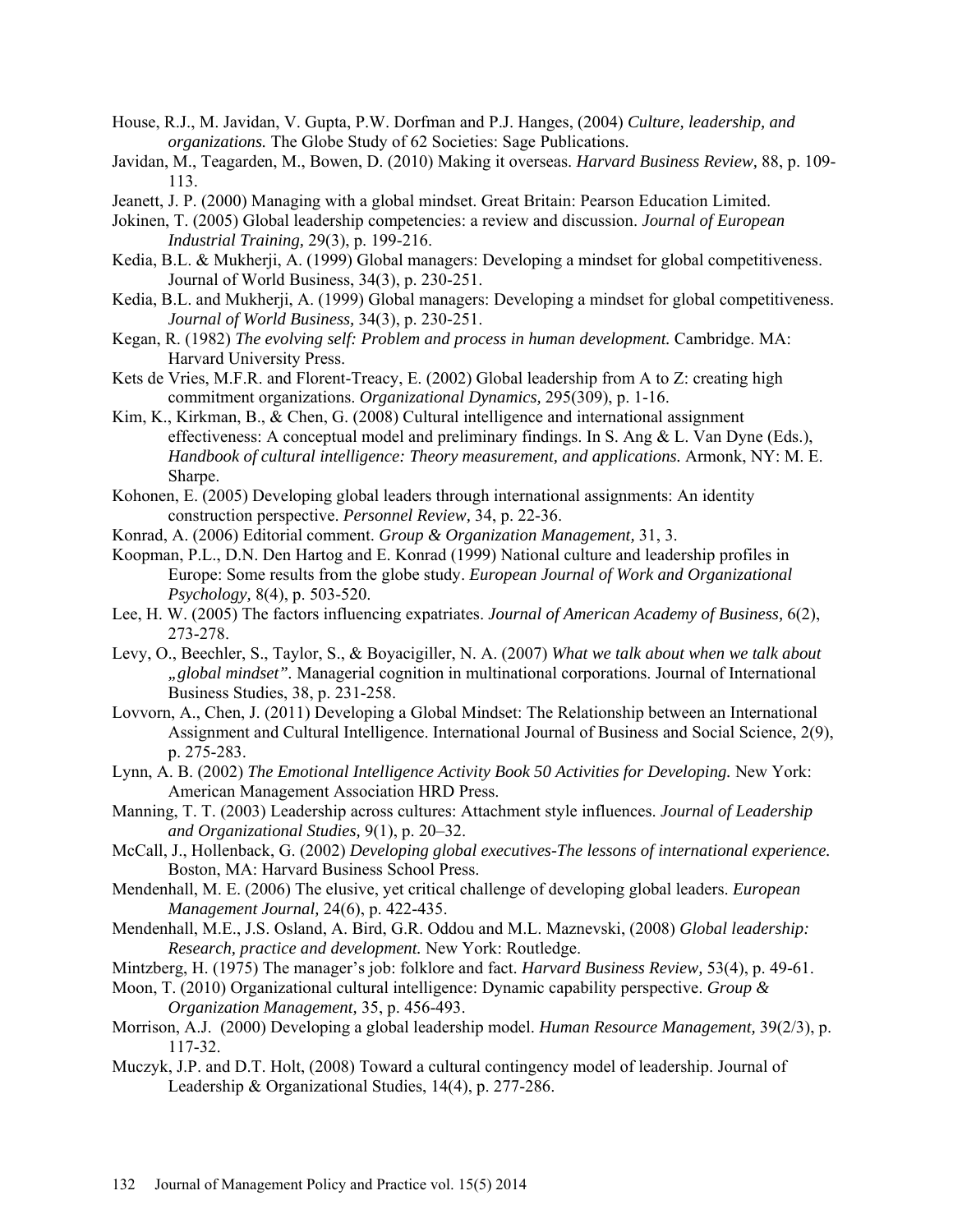- Ng, Kok-Yee, Linn Van Dyne, and Ang, S. (2009a) From experience to experiential learning: Cultural intelligence as a learning capability for global leader development. *Academy of Management of Management Learning and Education* 8, p. 511–526.
- Ng, Kok-Yee, Linn Van Dyne, and Ang, S. (2009b) Developing global leaders: The role of international experience and cultural intelligence. *Develop Advances in Global Leadership*, 5, p. 225–250.
- Nummela, N., Saarenketo, S., & Puumalainen, K. (2004) A global mindset—A prerequisite for successful internationalization? *Canadian Journal of Administrative Sciences,* 21(1), p. 51-64.
- Oddou, G., M.E. Mendenhall and J.B. Ritchie (2000) Leveraging travel as a tool for global leadership development. *Human Resource Management,* 39(2-3), p. 159-172.
- Oddou, G., Mendenhall, M.E., & Ritchie, J.B. (2000) Leveraging travel as a tool for global leadership development. *Human Resource Management,* 39(2&3), p. 159-172.
- Offermann, L. R., & Phan, L. U. (2002) Culturally intelligent leadership for a diverse world. In R. E. Riggio, S. E. Murphy, & F. J. Pirozzolo (Eds.). *Multiple intelligences and leadership* (pp. 187– 214). Mahwah, NJ 7 Lawrence Erlbaum Associates.
- Osland, J. & Osland, A. (2006) Expatriate paradoxes and cultural involvement. *International Studies of Management and Organizations,* 35(4), p. 91-114.
- Osland, J. S., & Bird, A. (2008) *Process models of global leadership development Global leadership: Research, practice, and development* (pp. 81-93). New York: Routledge.
- Peterson, B. (2004) *Cultural intelligence: A guide to working with people from other cultures.* Yarmouth, ME: Intercultural Press.
- Phan, P. (2011) Building the 21st century curriculum. *BizEd* (pp. 38-45).
- Potoker, E. S. (2011) *International human resource development: A leadership perspective.* Routledge: London and New York.
- Pucik, V., (2006) Reframing global mindset: From thinking to acting. *Advances in Global Leadership,* 4, p. 83-100.
- Rhinesmith, S. H. (1996) *A manager's guide to globalization: Six skills for success in a changing world.* 2nd Ed. New York: McGraw-Hill.
- Rose, R., Ramalu, S., Uli, J., Kumar, N. (2010) Expatriate performance in international assignments: The role of cultural intelligence as dynamic intercultural competency. *International Journal of Business and Management,* 5, p. 76-85.
- Rosen, R. H., Digh, P., Phillips, C., & Rosen, R. T. (Eds.). (2000) *Global literacies: Lessons on business leadership and national cultures.* New York: Simon and Schuster.
- Sambharya, R.B. (1996) Foreign experience of top management teams and international diversification strategies of U.S. multinational corporations. *Strategic Management Journal,* 17, p. 739-746.
- Scandura, T. and P. Dorfman (2004) Leadership research in an international and cross-cultural context. *The Leadership Quarterly,* 15(2), p. 277-307.
- Service, R., Loudon, D. (2012) A Global Leadership Quotient—GLQ: Measuring, Assessing, and Developing. *China-USA Business Review,* 11(8), p. 1096-1112.
- Shaffer, M., Miller, G. (2008) Cultural Intelligence: A key success factor for expatriates. In S. Ang &L. Van Dyne (Eds.), *Handbook of cultural intelligence: Theory, measurement and applications.* Armonk, NY: M.E. Sharpe.
- Shapiro, J., Ozanne, J.L., & Saatcioglu, B. (2008) An interpretive examination of the development of cultural sensitivity in international business. *Journal of International Business Studies,* 39(1), p. 71-87.
- Shinn, S. (2011) The customizable curriculum. *BizEd* (pp. 32-37).
- Somerville, I. (1998) The global mindset. *Chief Executive,* (Jan/Feb), 6-9.
- Spreitzer, G. M., McCall, M. W., & Mahoney, J. D. (1997) Early identification of international executive potential. *Journal of Applied Psychology,* 82, p. 6 –29.
- Srinivas, K.M. (1996) Globalization of business and the Third World: Challenge of expanding the mindsets. *Journal of Management Development,* 14(3), p. 26-49.